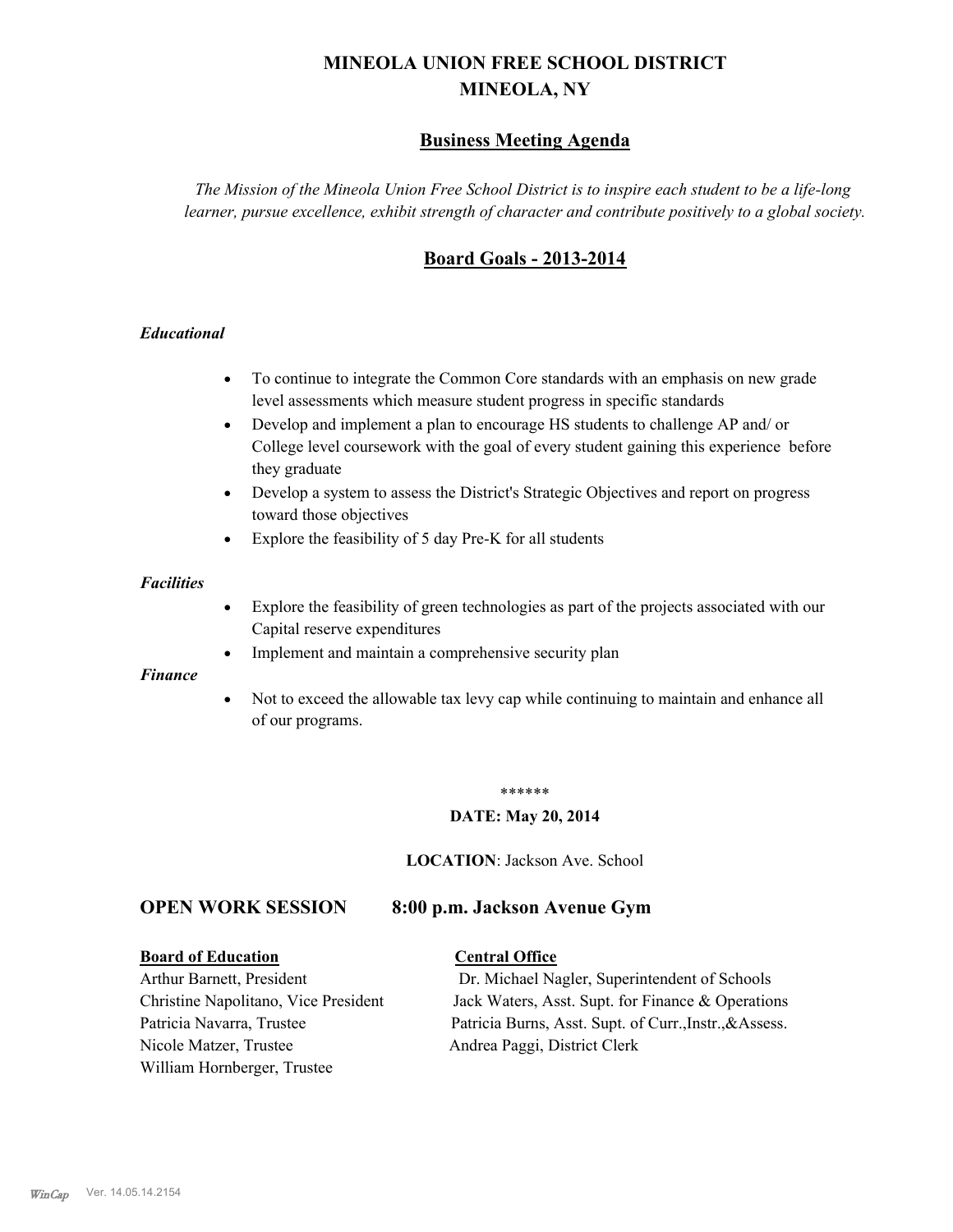- **A. Call to Order**
- **B. Pledge of Allegiance**
- **C. Reading of Mission**
- **D. Moment of Silent Meditation**
- **E. Dais & Visitor Introductions**
- **F. High School Student Organization Report**

## **G. BOE Reports**

- **a. Comments from Board Trustees**
- **b. Comments from Board President**
- **c. Comments from Superintendent**

## **H. Old Business**

**RESOLUTION # 66- BE IT RESOLVED** that the Board of Education of the Mineola Union Free School District takes from the table Resolution #64 (Stipulation of Settlement).

| <b>Motion:</b><br>Second: |     |
|---------------------------|-----|
| Yes:                      | No: |
|                           |     |
|                           |     |
|                           |     |
| Passed:                   |     |

## **Stipulation of Settlement**

 **RESOLUTION # 64- BE IT RESOLVED** that the Board of Education hereby authorizes the Superintendent of Schools to execute a Stipulation of Settlement with an employee whose identity has been made known to the Board of Education in Executive Session and the UPSEU, the contents of which have been reviewed by the Board in Executive session.

| <b>Motion:</b><br>Second: |     |
|---------------------------|-----|
| Yes:                      | No: |
|                           |     |
|                           |     |
|                           |     |
|                           |     |
| Passed:                   |     |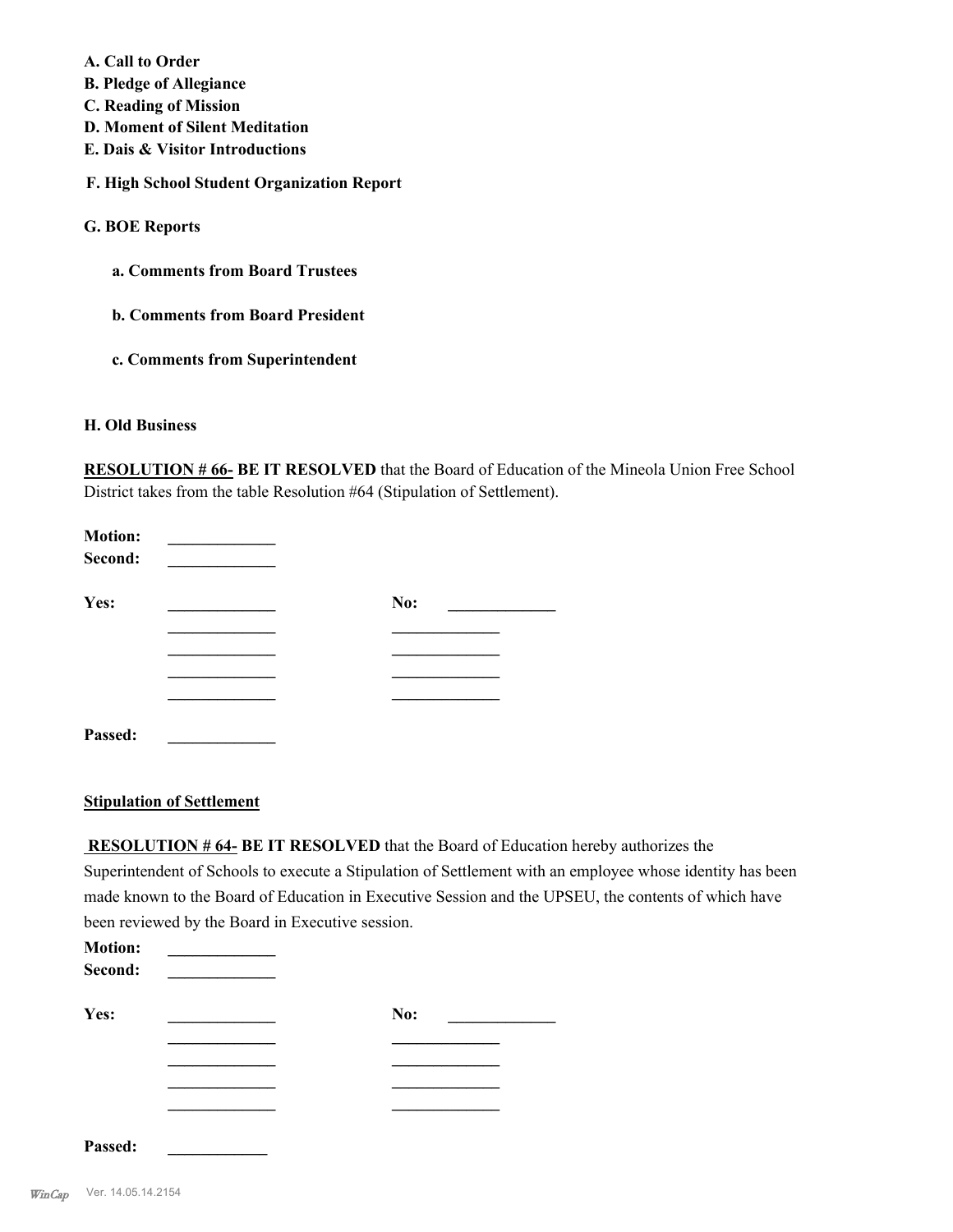# **TAX ANTICIPATION NOTE RESOLUTION OF MINEOLA UNION FREE SCHOOL DISTRICT, NEW YORK, ADOPTED MAY 20, 2014, AUTHORIZING THE ISSUANCE OF NOT TO EXCEED \$15,000,000 TAX ANTICIPATION NOTES IN ANTICIPATION OF THE RECEIPT OF TAXES TO BE LEVIED FOR THE FISCAL YEAR ENDING JUNE 30, 2015**

# **RESOLUTION # 67- BE IT RESOLVED** BY THE BOARD OF EDUCATION OF MINEOLA UNION FREE SCHOOL DISTRICT, IN THE COUNTY OF NASSAU, NEW YORK, AS FOLLOWS:

Section 1. Tax Anticipation Notes (herein called "Notes") of Mineola Union Free School District, in the County of Nassau, New York (herein called "District"), in the principal amount of not to exceed \$15,000,000, and any notes in renewal thereof, are hereby authorized to be issued pursuant to the provisions of Sections 24.00 and 39.00 of the Local Finance Law, constituting Chapter 33-a of the Consolidated Laws of the State of New York (herein called "Law").

Section 2. The following additional matters are hereby determined and declared:

(a) The Notes shall be issued in anticipation of the collection of real estate taxes to be levied for school purposes for the fiscal year commencing July 1, 2014 and ending June 30, 2015, and the proceeds of the Notes shall be used only for the purposes for which said taxes are levied.

- (b) The Notes shall mature within the period of one year from the date of their issuance.
- (c) The Notes are not issued in renewal of other notes.
- (d) The total amount of such taxes remains uncollected at the date of adoption of this

resolution.

Section 3. The Notes hereby authorized shall contain the recital of validity prescribed by Section 52.00 of the Law and shall be general obligations of the District, and the faith and credit of the District are hereby pledged to the punctual payment of the principal of and interest on the Notes and unless the Notes are otherwise paid or payment provided for, an amount sufficient for such payment shall be inserted in the budget of the District and a tax sufficient to provide for the payment thereof shall be levied and collected.

Section 4. Subject to the provisions of this resolution and the Law, and pursuant to Sections 50.00, 56.00, 60.00 and 61.00 of the Law, the power to sell and issue the Notes authorized pursuant hereto, or any renewals thereof, and to determine the terms, form and contents, including the manner of execution, of such Notes, and to execute arbitrage certifications relative thereto, is hereby delegated to the President of the Board of Education, the chief fiscal officer of the District.

Section 5. The Notes shall be executed in the name of the District by the manual signature of the President of the Board of Education, the Vice President of the Board of Education, the District Treasurer, the District Clerk, or such other officer of the District as shall be designated by the chief fiscal officer of the District, and shall have the corporate seal of the District impressed or imprinted thereon which corporate seal may be attested by the manual signature of the District Clerk.

Section 6. This resolution shall take effect immediately.

| <b>Motion:</b><br>Second: |     |  |
|---------------------------|-----|--|
| Yes:                      | No: |  |
|                           |     |  |
|                           |     |  |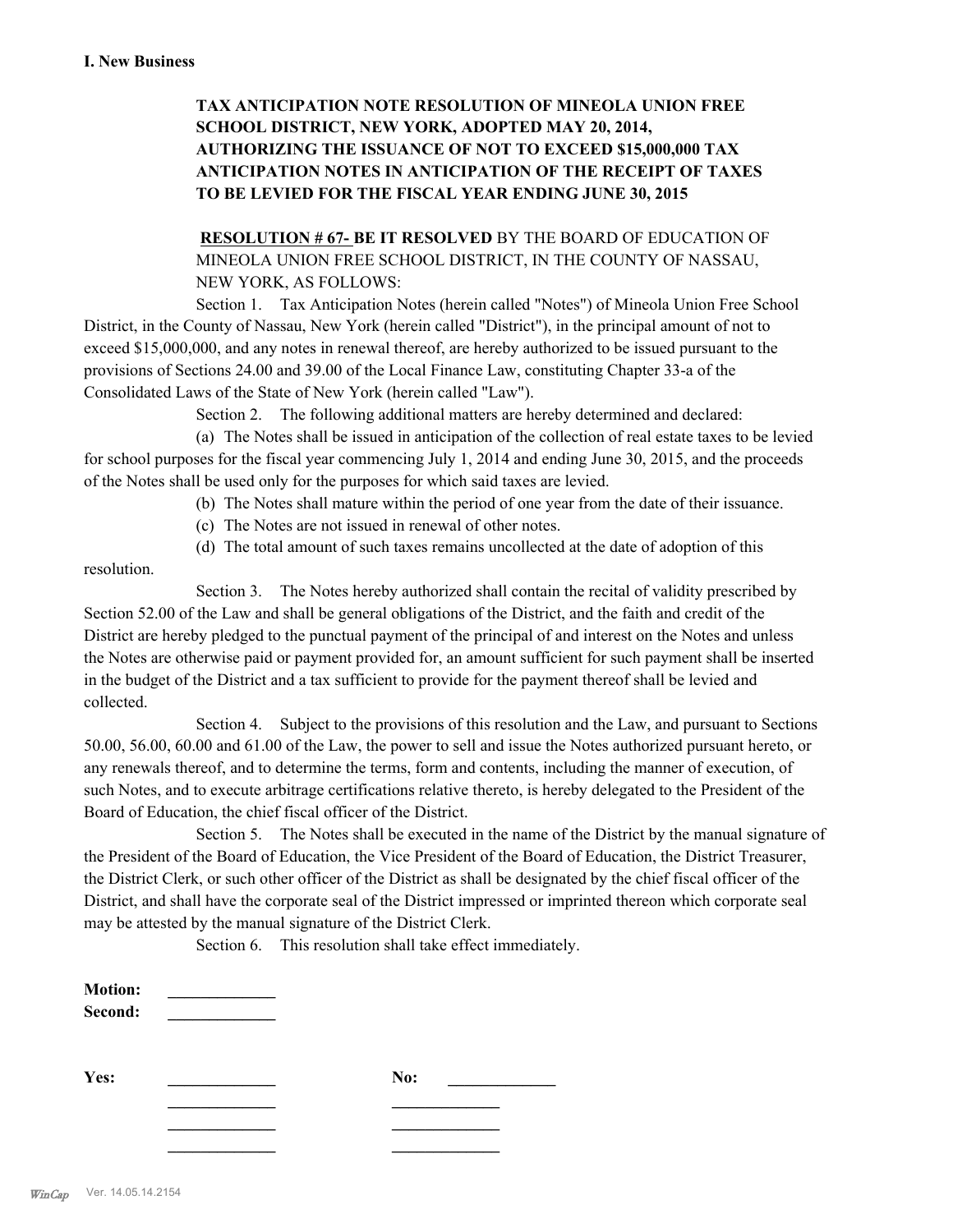| <b>Passed:</b> |  |  |
|----------------|--|--|

## **Employee Agreement**

**RESOLUTION # 68- BE IT RESOLVED** that the Board of Education hereby authorizes the Board President to execute an Employment Agreement with Catherine Maiman, Director of Pupil Personnel Services, the terms of which have been reviewed by the Board in Executive Session.

| <b>Motion:</b><br>Second: |     |  |
|---------------------------|-----|--|
| Yes:                      | No: |  |
|                           |     |  |
|                           |     |  |
|                           |     |  |
|                           |     |  |
|                           |     |  |
| Passed:                   |     |  |

**\_\_\_\_\_\_\_\_\_\_\_\_\_ \_\_\_\_\_\_\_\_\_\_\_\_\_**

#### **J. Consensus Agenda**

**RESOLUTION # 69 - BE IT RESOLVED** that the Board of Education approves the consensus agenda items J.1.a. through J.5.a., as presented.

| <b>Motion:</b><br>Second: |     |
|---------------------------|-----|
| Yes:                      | No: |
|                           |     |
|                           |     |
|                           |     |
|                           |     |
| Passed:                   |     |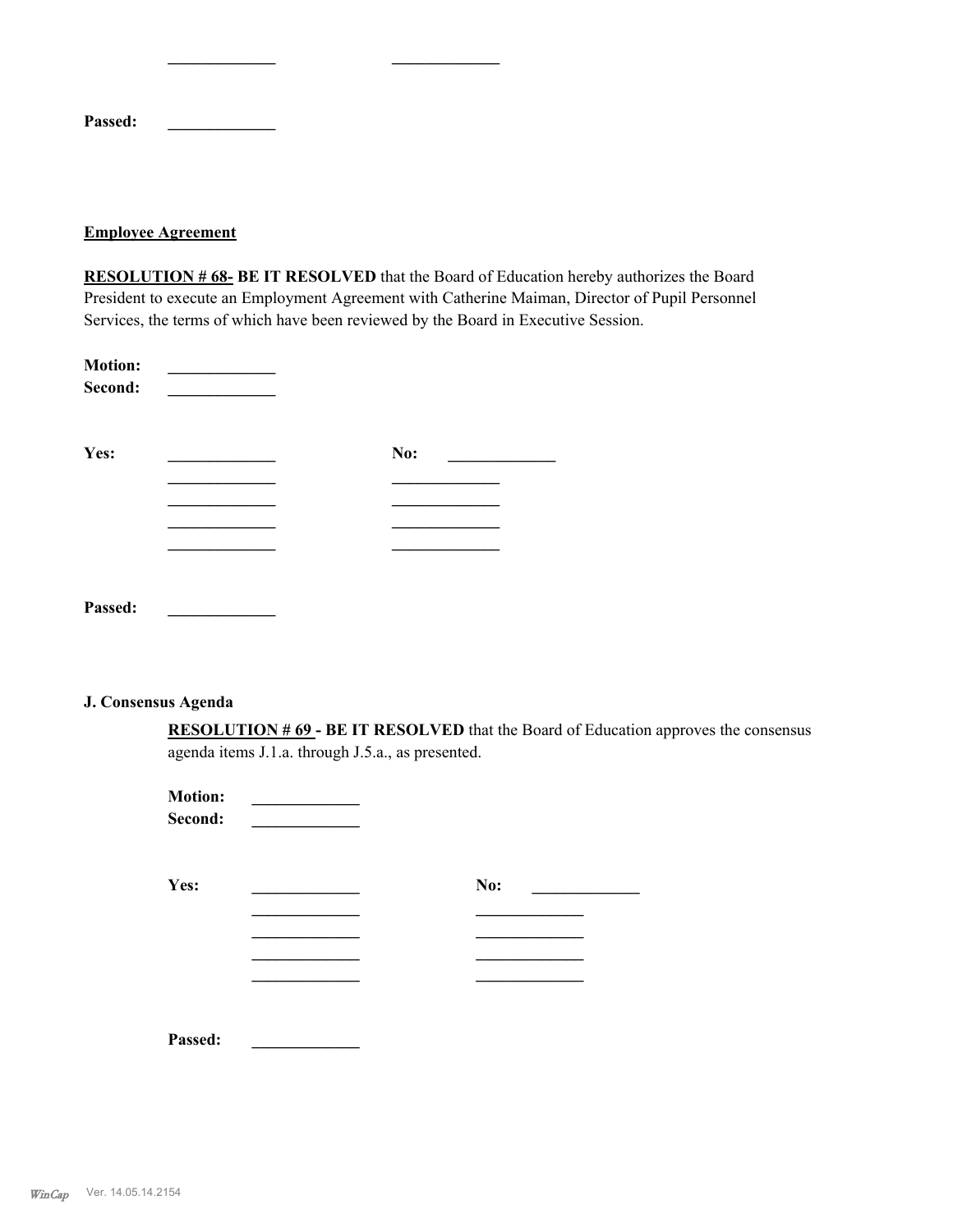# 1. **Instruction**

|     | msu ucuon                |                                                |                               |                                                                                                                                                                                                            |
|-----|--------------------------|------------------------------------------------|-------------------------------|------------------------------------------------------------------------------------------------------------------------------------------------------------------------------------------------------------|
| a.  | per day.:                | Appointment(S) Sub Teacher per diem            |                               | The Board of Education accepts the following individual(s) as Per Diem Substitute Teacher(s) for<br>the current school year, at a daily rate of \$100.00 per day; and retirees at a daily rate of \$125.00 |
|     | <b>EMPLOYEE NAME</b>     |                                                | <b>EMPLOYEE CERTIFICATION</b> |                                                                                                                                                                                                            |
| 1.  | Samantha Sanchez         |                                                |                               | Childhood Ed (1-6), Students With Disabilities (1-6)                                                                                                                                                       |
| b.  |                          | <b>Appointment(S) Summer Special Education</b> |                               |                                                                                                                                                                                                            |
|     |                          |                                                |                               | That the Board of Education approves the following staff members for the Summer Special                                                                                                                    |
|     | <b>Education Program</b> |                                                |                               |                                                                                                                                                                                                            |
|     | <b>POSITION</b>          | <b>EMPLOYEE NAME</b>                           | <b>STEP</b>                   | <b>STIPEND</b>                                                                                                                                                                                             |
| 1.  | Teacher                  | Susan Palladino                                | 1                             | \$58.14 per hour                                                                                                                                                                                           |
| 2.  | Teacher                  | Stephen J. Mitchell                            | 3                             | \$68.31 per hour                                                                                                                                                                                           |
| 3.  | Teacher                  | Kathryn Haberman                               | $\mathfrak{Z}$                | \$68.31 per hour                                                                                                                                                                                           |
| 4.  | Teacher                  | Brian Zorn                                     | 3                             | \$68.31 per hour                                                                                                                                                                                           |
| 5.  | Teacher                  | Jillian Vento                                  | $\overline{2}$                | \$63.19 per hour                                                                                                                                                                                           |
| 6.  | Teacher                  | Greg Greer                                     | 3                             | \$68.31 per hour                                                                                                                                                                                           |
| 7.  | Teacher                  | Gina M. Amzler                                 | 1                             | \$58.14 per hour                                                                                                                                                                                           |
| 8.  | Teacher                  | Bruce M. Vatske                                | 3                             | \$68.31 per hour                                                                                                                                                                                           |
| 9.  | Teacher                  | Daniel McAree                                  | 1                             | \$58.14 per hour                                                                                                                                                                                           |
| 10. | Teacher                  | Andrew T. Smith                                | 3                             | \$68.31 per hour                                                                                                                                                                                           |
| 11. | Teacher                  | Joan Eisele-Cooper                             | $\overline{2}$                | \$63.19 per hour                                                                                                                                                                                           |
| 12. | Teacher                  | Diana R. Kohl                                  | 3                             | \$68.31 per hour                                                                                                                                                                                           |
| 13. | Speech Teacher           | Erica Perez-Flowers                            | 3                             | \$68.31 per hour                                                                                                                                                                                           |
| 14. | Speech Teacher           | Phyllis Klein                                  | 1                             | \$58.14 per hour                                                                                                                                                                                           |
| 15. | Speech Teacher           | Lauren S. Reiff                                | 3                             | \$68.31 per hour                                                                                                                                                                                           |

16. Speech Teacher Diane L. Rodocker 3 \$68.31 per hour 17. Occ. Therapist Maureen Mekeel 2 \$63.19 per hour 18. Occ. Therapist Tara A. Lynch 3 \$68.31 per hour 19. Nurse Donna Hasan (Retiree) \$56.91 per hour 20. Nurse - Sub Maryellen Perinchief 1 \$56.91 per hour 21. Psychologist Manuel A. Romero 3 \$68.31 per hour 22. Teacher - Sub Laura Baldwin 1 \$58.14 per hour 23. Teacher - Sub Sandi Yarow 1 \$58.14 per hour 24. Occ. Therapist Vasilis Nomikos 3 \$68.31 per hour

## 2. **Instruction: Contracted**

a. That the Board of Education approves the License and Operating Agreement between the Mineola UFSD and the SCOPE Education Services for the PSAT/SAT Preparatory Program for the 2014- 2015 school year.

b. That the Board of Education approves the License and Operating Agreement between the Mineola UFSD and the SCOPE Education Services for the Before and After School Child Care program for the 2014- 2015 school year.

c. That the Board of Education approves the Related Services Agreement between the Mineola UFSD and Marion K. Salomon & Associates for the 2014- 2015 school year.

d. That the Board of Education approves the Related Services Agreement between the Mineola UFSD and Achieve Beyond for the 2014- 2015 school year.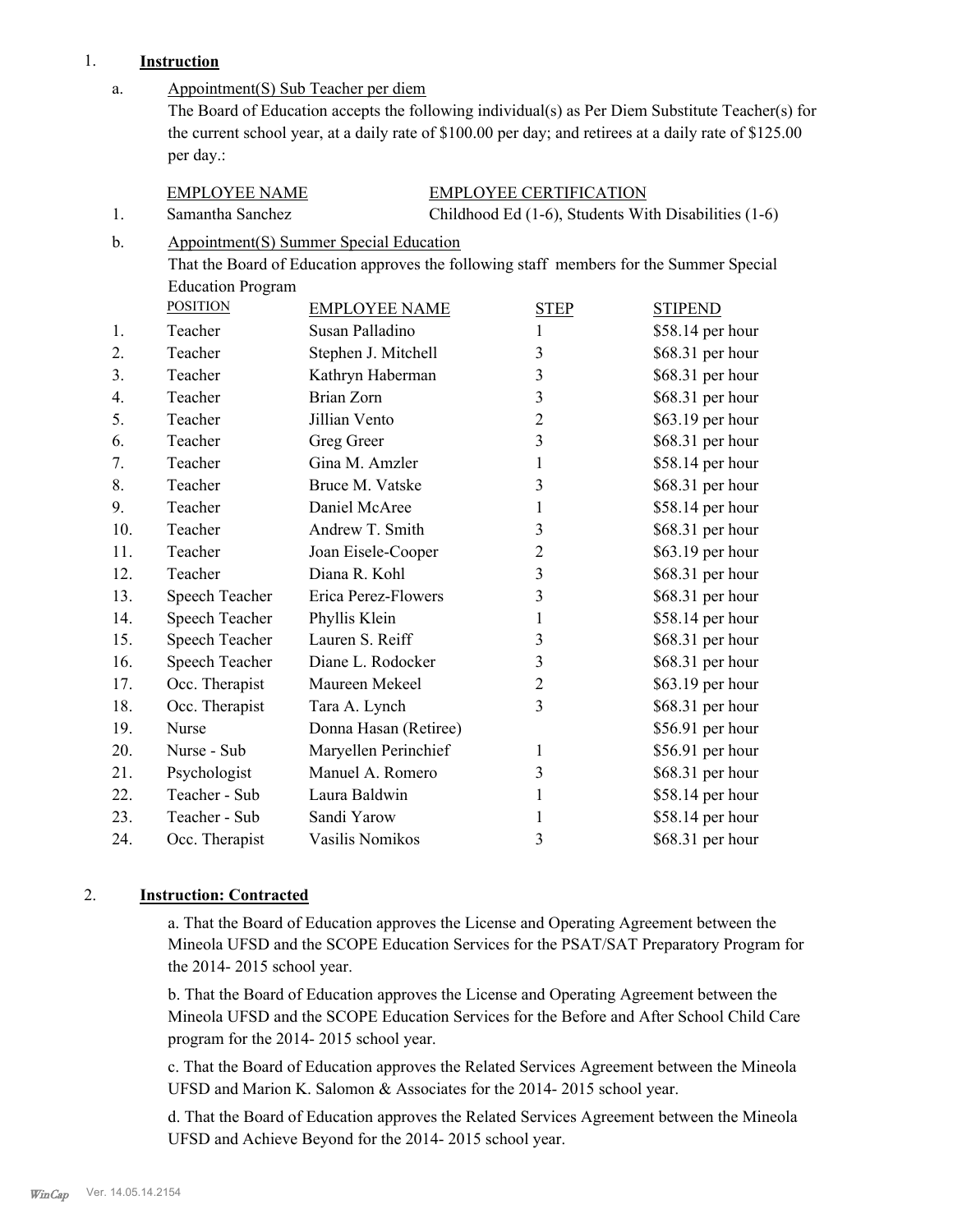e. That the Board of Education approves the contract between the Mineola UFSD and Labor Education & community Service Agency, Inc.(LECSA), an employee assistance program, for the 2014- 2015 school year.

f. That the Board of Education approves the Related Services Provider Agreement between the Mineola UFSD and Mary Harkin, Au.D.,CCC/A d.b.a. Garden City Audiology for the 2014- 2015 school year.

# 3. **Civil Service**

- a. Resignation(s)
- That the Board of Education accept the resignation of Ana Maria Georgeou, part time Teacher Aide at Hampton Street School, effective April 30, 2014. 1.
- That the Board of Education accept the resignation of Robin Stephens-Roach, part time Lunch Aide at Meadow Drive, effective May 1, 2014. 2.
- That the Board of Education accept the resignation of Kathy Belickis, part time Teacher Aide at Hampton Street School, effective June 26, 2014. 3.
- b. Appointments
- That the Board of Education approve the appointment of Thomas Leek, to the position of Cleaner, to replace Henry Holler, effective May 12, 2014. Salary is \$41,459 on Step 1; Probation is 26 weeks. 1.
- c. Leave(s) of Absence
- That the Board of Education approve an extention of his paid Medical Leave of Absence to Henry Holler, Cleaner, effective May 10, 2014 through May 31, 2014. 1.
- d. Resignation(s)
- That the Board of Education accept, with regret, the resignation of Henry J. Holler, for the purpose of retirement, effective May 31, 2014. 1.
- e. Leave(s) of Absence
- That the Board of Education grants a request to Mary Anne Phillips, part time Teacher Aide at the Middle School, for an Unpaid Medical Leave of Absence, effective April 28, 2014 through June 1, 2014. 1.
- That the Board of Education grant a request to Janet Lopez, part time Teacher Aide at Meadow Drive, for an extention of her Unpaid Medical Leave of Absence, until May 20, 2014, at which time she will be re-evaluated by her doctor. 2.

# 4. **Business /Finance**

# a. **Treasurer's Report**

That the Board of Education accepts the Treasurer's report for the period ending March 31, 2014 and directs that it be placed on file.

# b. **Approval of Invoices and Payroll**

That the Board of Education accepts the Invoices and Payroll for the period ending April 30, 2014

| $A/P$ Warrant # 19 | April 09, 2014 | \$1,549,304.11 |
|--------------------|----------------|----------------|
| $A/P$ Warrant # 20 | April 30, 2014 | \$ 581,984.10  |

# **TOTAL EXPENSES \$2,131,288.21**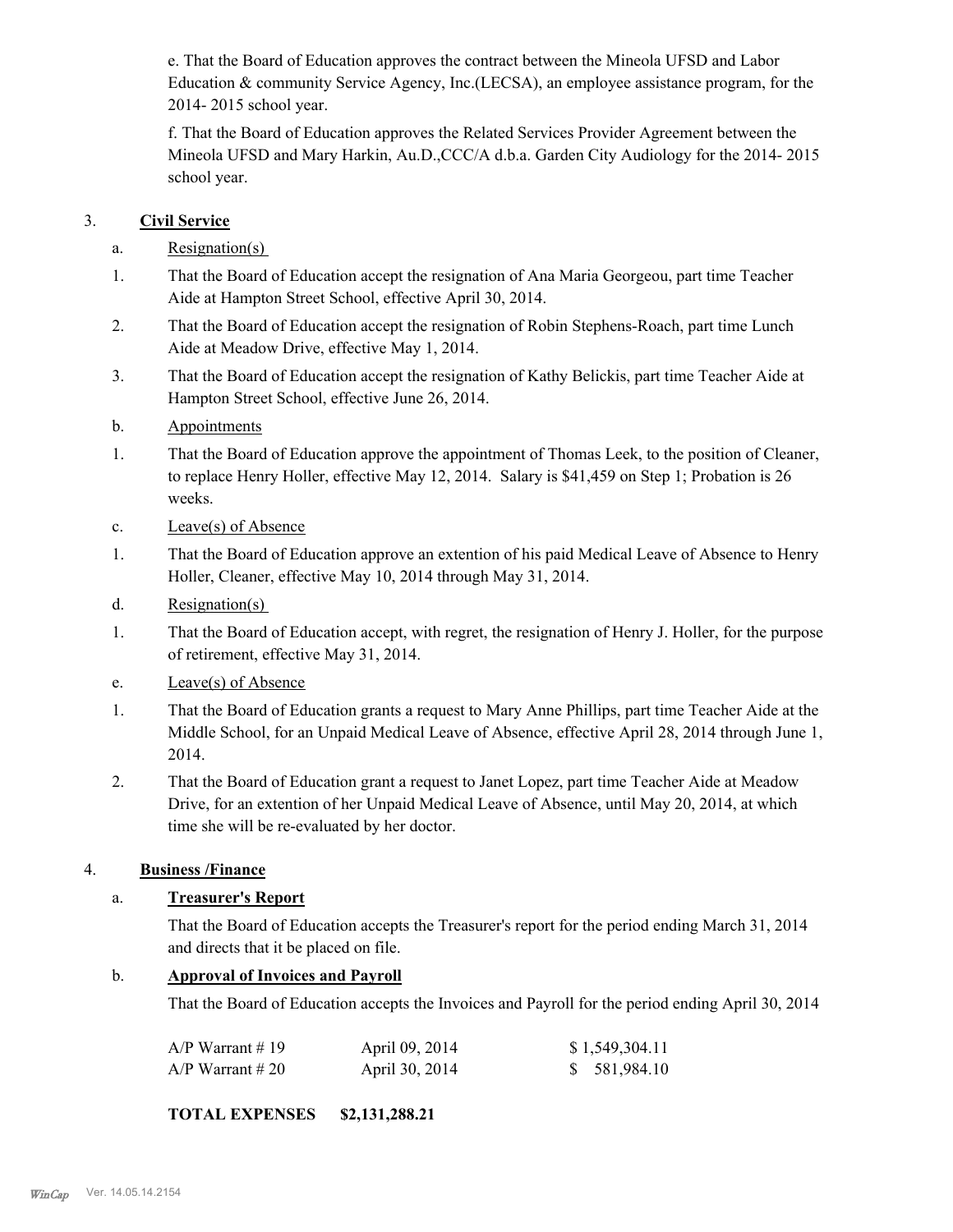PAYROLL # 19 & # 20

| General | \$4,068,310.09 |
|---------|----------------|
| F Fund  | \$64,875.88    |

## **TOTAL PAYROLL \$4,133,185.97**

# 5. **Other**

a.That the Board of Education approves the appointment following individual to serve as Regisistrar at the Annual Election and Budget Vote held **Tuesday, May 20, 2014** at the hourly rate of pay, \$10.00:

-Missy Bergerman

## **K. Superintendent's Report**

Superintendent of Schools' Reports for 5/20/14 Presentations:

1. 3-12 STEAM Curriculum

Superintendent Comments

# **L. Public Comments**

| <b>M. Executive Session Time:</b><br>p.m. |  |  |     |  |
|-------------------------------------------|--|--|-----|--|
| <b>Motion:</b><br>Second:                 |  |  |     |  |
| Yes:                                      |  |  | No: |  |
|                                           |  |  |     |  |
|                                           |  |  |     |  |
| Passed:                                   |  |  |     |  |